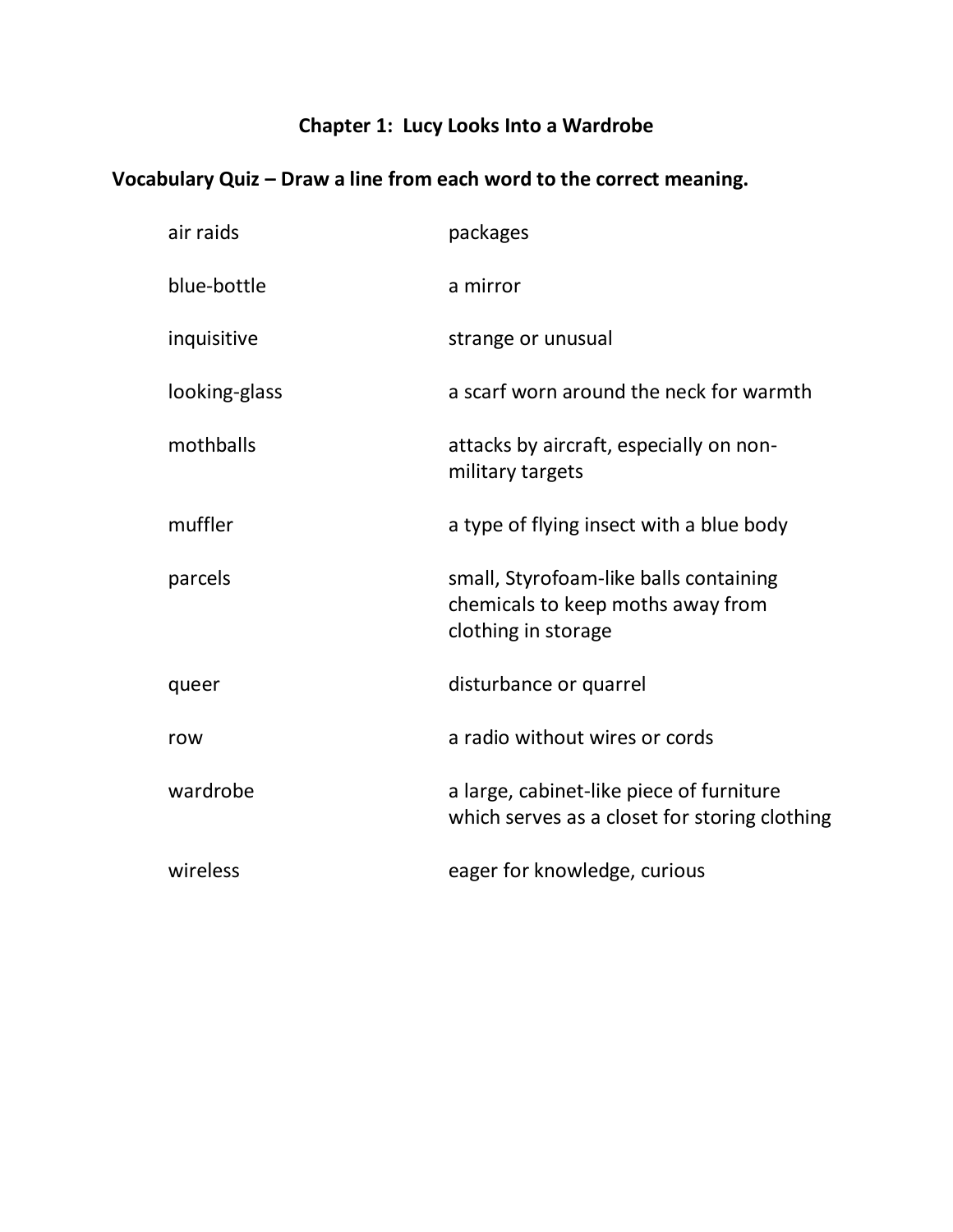### **Chapter 2: What Lucy Found There**

| tea            | joyful celebration                                                                    |
|----------------|---------------------------------------------------------------------------------------|
| sardines       | beautiful female figures in Greek myth who<br>lived inside trees                      |
| <b>Silenus</b> | giving a sense of security, causing sleep or<br>relaxation                            |
| <b>Nymphs</b>  | a figure in Greek myth having the body of a<br>man, with the ears and tail of a horse |
| <b>Dryads</b>  | simply                                                                                |
| stag           | the god of wine in Greek myth                                                         |
| <b>Bacchus</b> | an English custom $-$ a light meal in the late<br>afternoon                           |
| jollification  | a male deer                                                                           |
| merely         | small fish                                                                            |
| lulling        | beautiful female figures in Greek myth who<br>lived in wells or bodies of water       |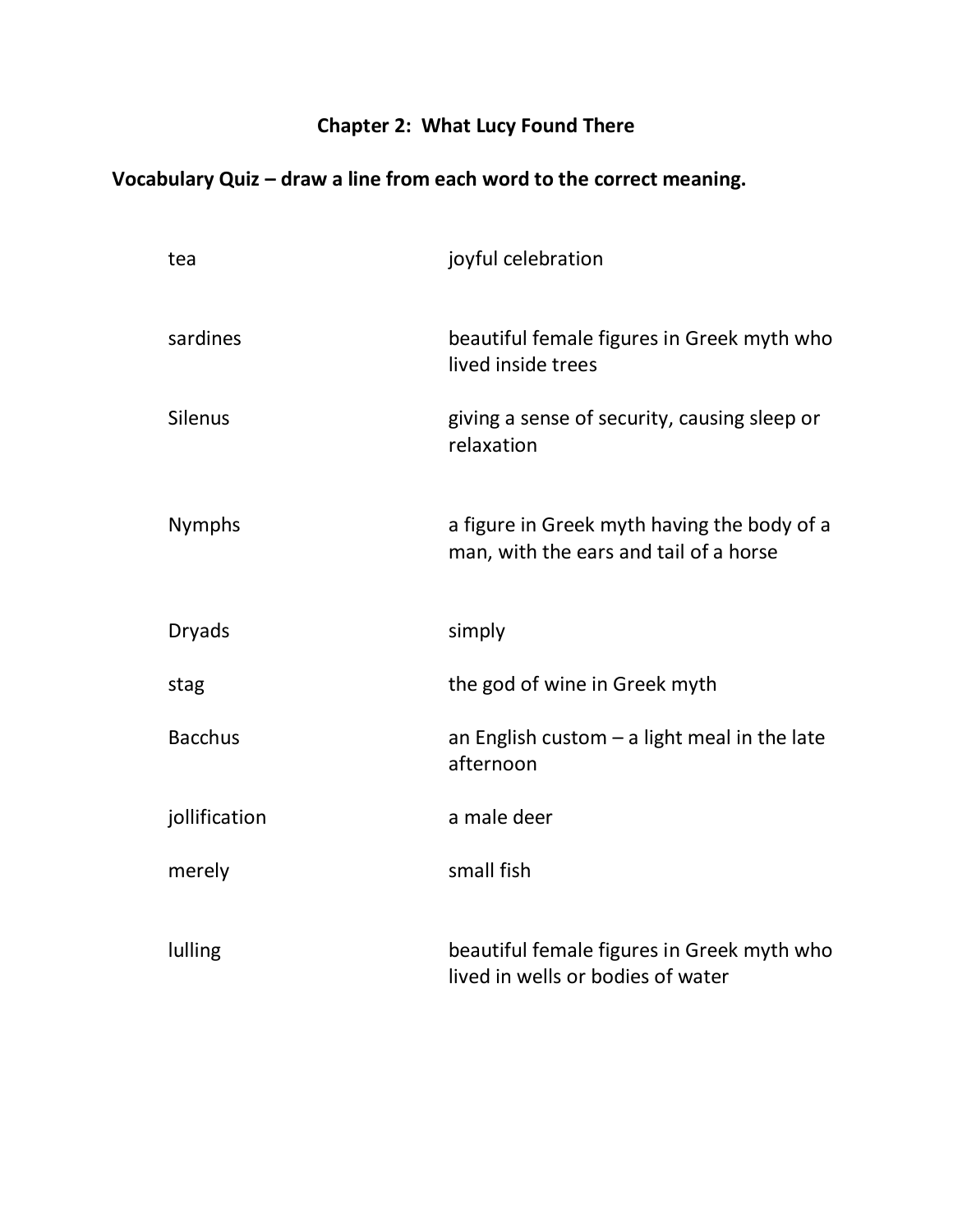#### **Chapter 3: Edmund and the Wardrobe**

| batty           | mean and hateful                  |
|-----------------|-----------------------------------|
| rapped          | "tell me"                         |
| hoax            | sleigh                            |
| spiteful        | pouting                           |
| groping         | covered with a thin layer of gold |
| sulking         | crazy                             |
| sledge          | from now on                       |
| Shetland ponies | very small but strong horses      |
| gilded          | knocked                           |
| rug             | blanket used to cover one's legs  |
| "pray"          | trick                             |
| hereafter       | feeling about in the dark         |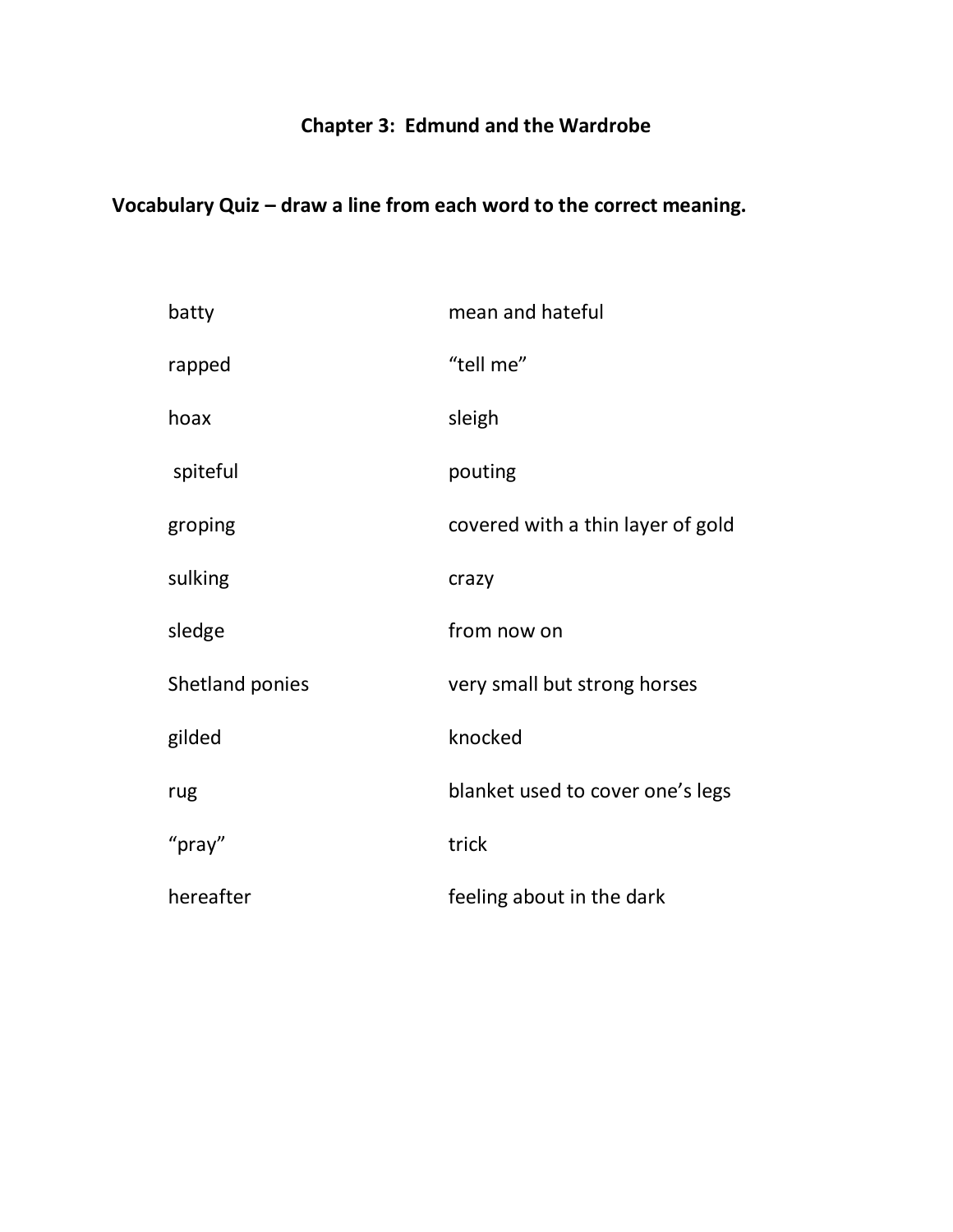# **Chapter 4: Turkish Delight**

| Son of Adam            | officials of lower rank beneath a king<br>or queen     |
|------------------------|--------------------------------------------------------|
| dominions              | people who are not rulers but stay at<br>a royal court |
| mantle                 | a large cloak                                          |
| <b>Turkish Delight</b> | red and uneasy or upset                                |
| courtiers              | in an impatient, bad-tempered way                      |
| nobles                 | lands under the rule of a king or queen                |
| snappishly             | a kind of candy, similar to gummy bears                |
| flushed                | human boy                                              |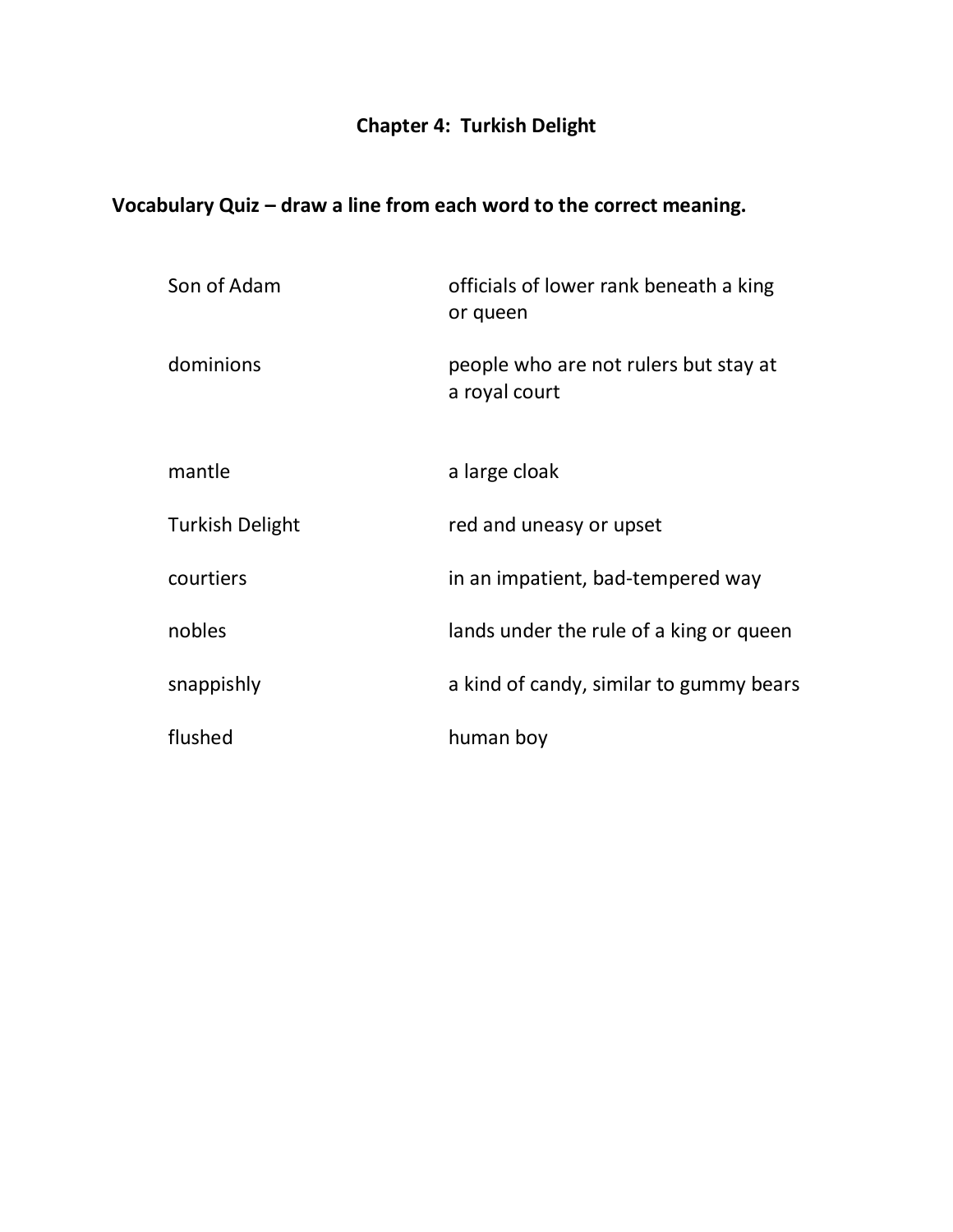### **Chapter 5: Back on This Side of the Door**

| savagely    | surprised                               |
|-------------|-----------------------------------------|
| coolly      | angrily                                 |
| logic       | tourists                                |
| spectacles  | good reasoning, thinking things through |
| inclined    | calmly and without concern              |
| trippers    | eyeglasses                              |
| taken aback | interested or likely                    |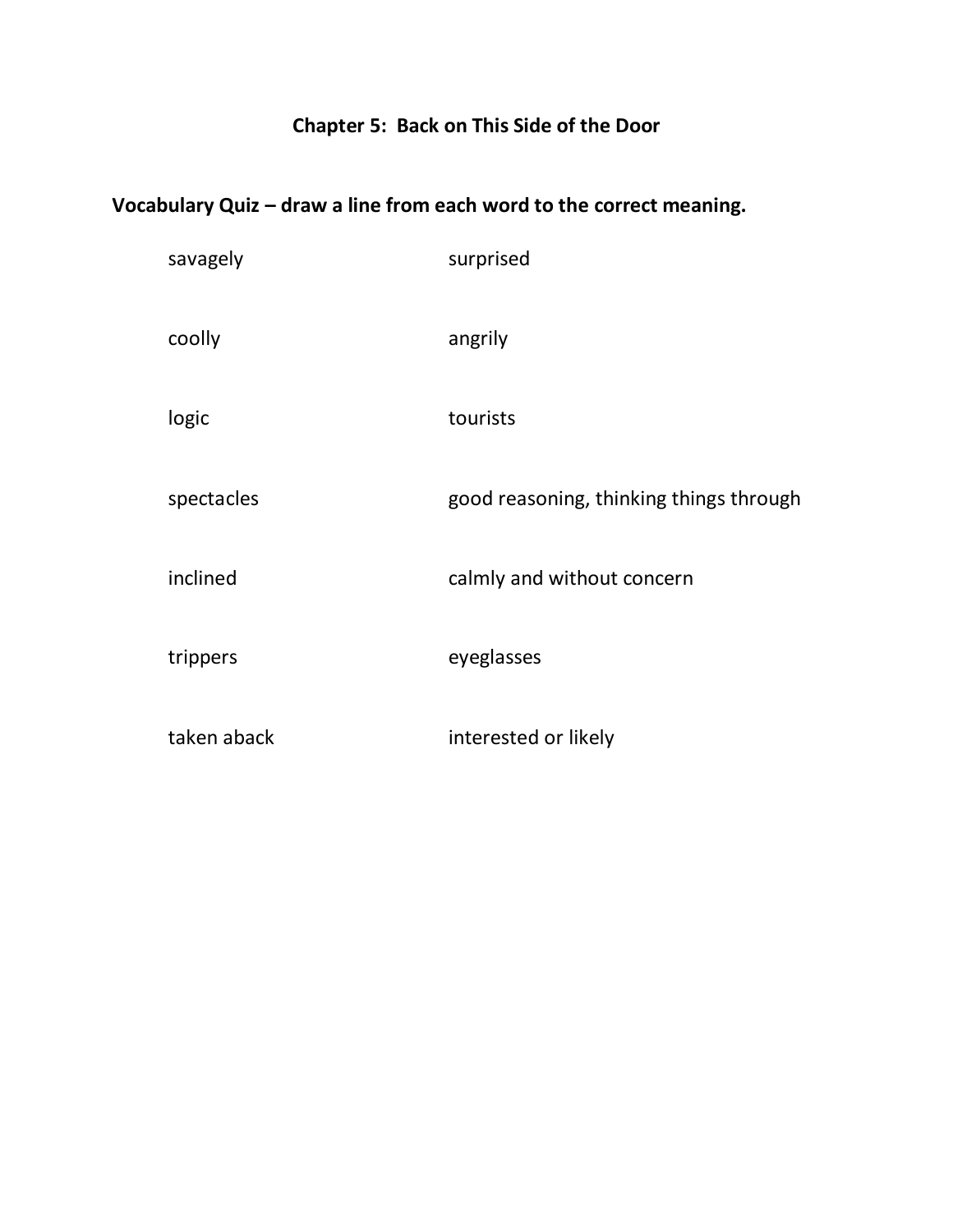# **Chapter 6: Into the Forest**

| camphor      | female ruler of a castle               |
|--------------|----------------------------------------|
| bagged       | going toward                           |
| bearing      | being friendly                         |
| prigs        | dishes                                 |
| crockery     | betrayal of a ruler or government      |
| wash-out     | hiding                                 |
| premises     | people too concerned with nice manners |
| treason      | pantry, kitchen cupboards              |
| chatelaine   | waste of time                          |
| harbouring   | stolen                                 |
| fraternising | a chemical used in mothballs           |
| larder       | place, area                            |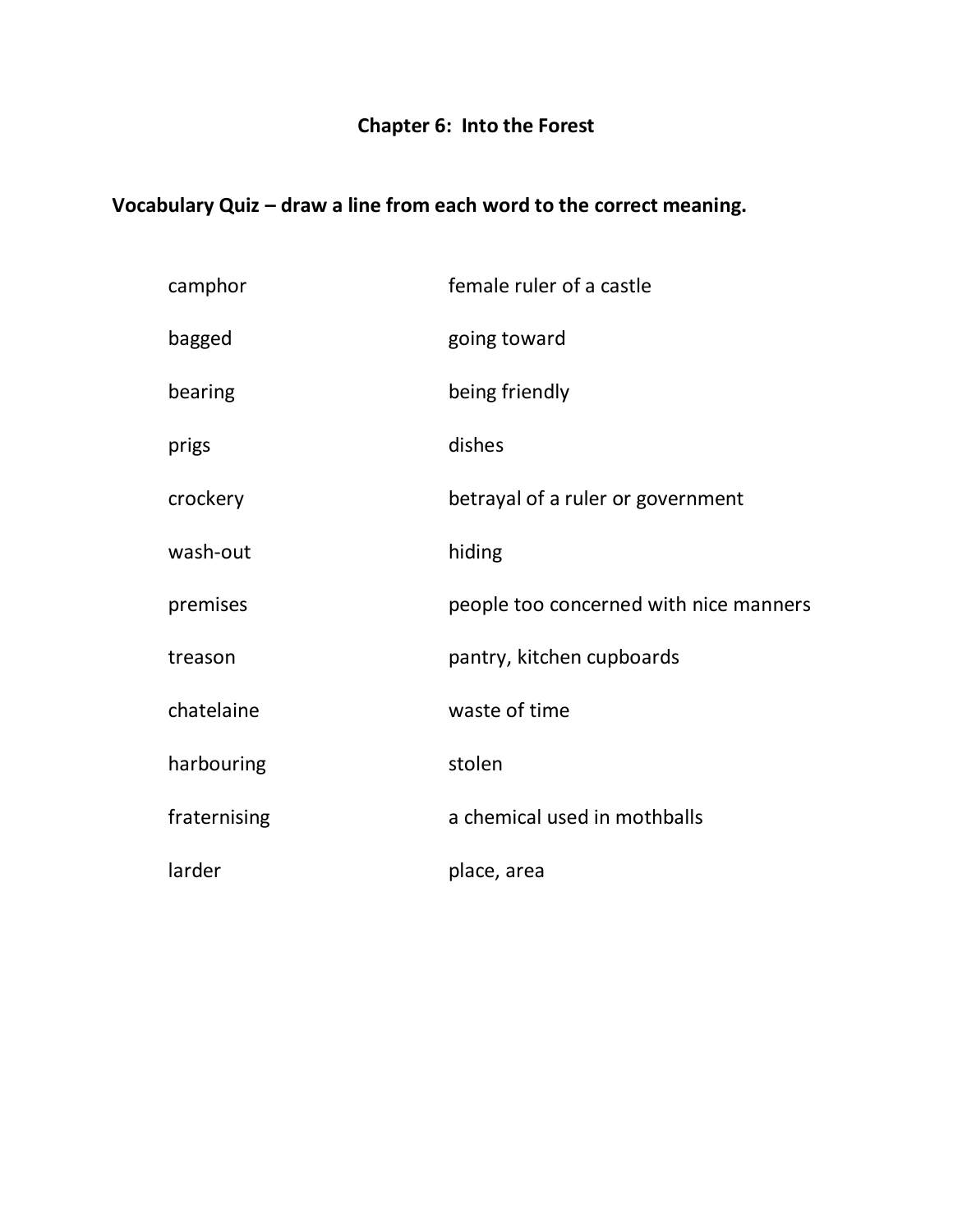#### **Chapter 7: A Day with the Beavers**

| dodging   | avoiding                                                   |
|-----------|------------------------------------------------------------|
| token     | material used in building walls to hold things<br>together |
| festoons  | rubber boots                                               |
| gum boots | raincoats                                                  |
| oilskins  | something to show identity or friendship                   |
| mortar    | decorations                                                |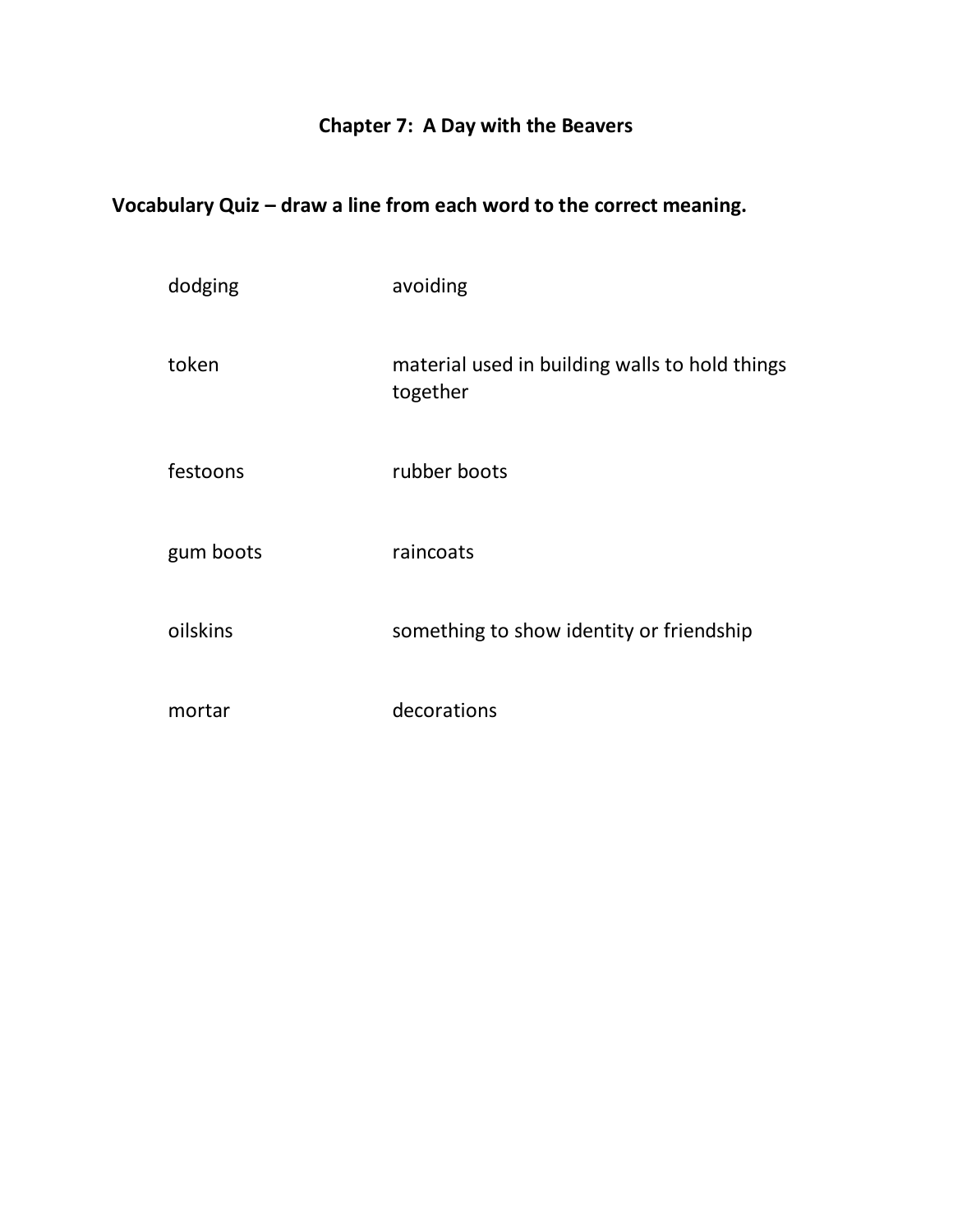# **Chapter 8: What Happened After Dinner**

| stratagem | a race of supernatural creatures, genies |
|-----------|------------------------------------------|
| pedlars   | foolish                                  |
| simple    | strategy, plan                           |
| Jinn      | people who sell things door-to-door      |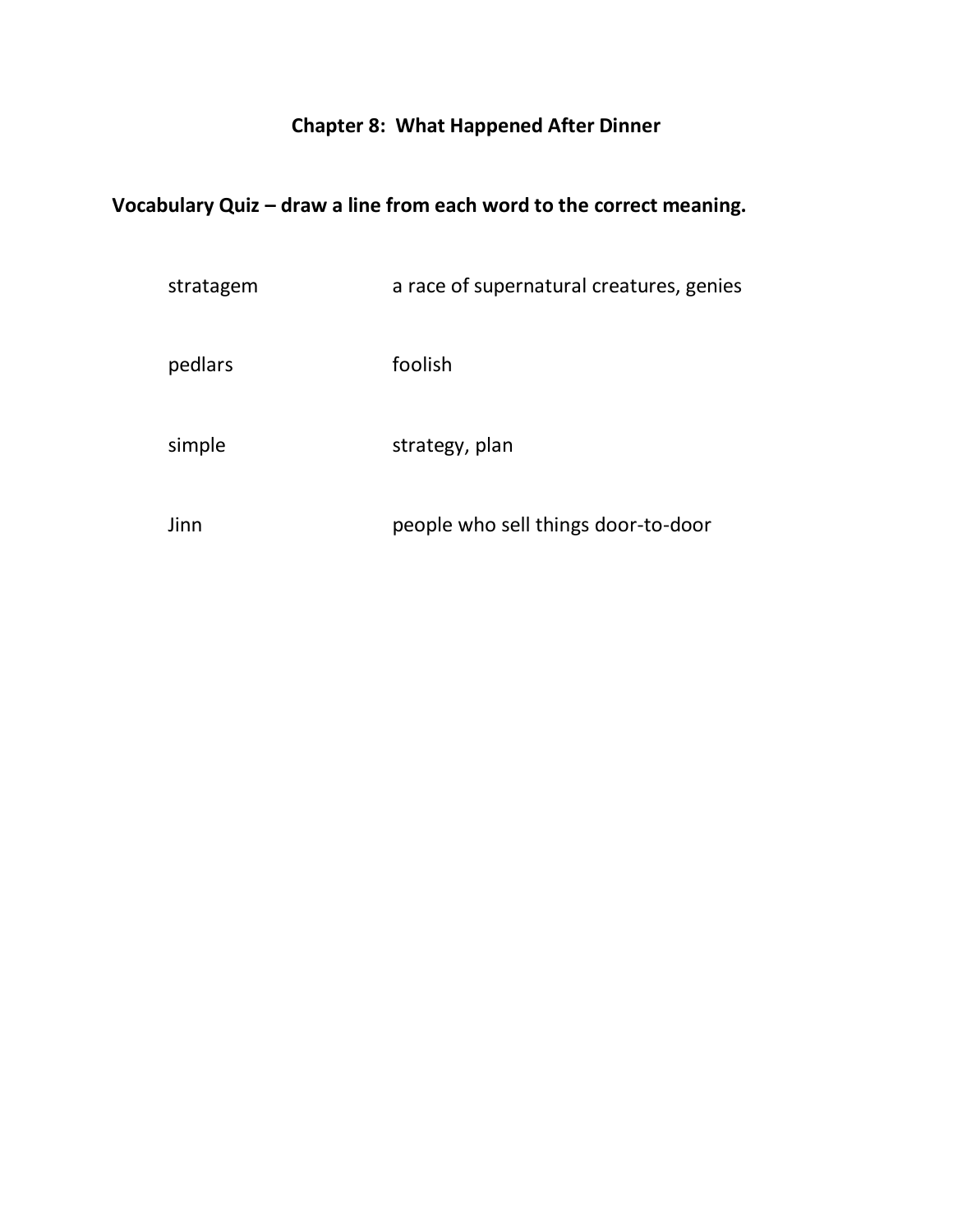#### **Chapter 9: In the Witch's House**

| barking         | feeling very satisfied and superior       |
|-----------------|-------------------------------------------|
| dunce           | a small tower                             |
| turret          | a mythical creature, half man, half horse |
| gloating        | bumping                                   |
| satyrs          | mountain lions                            |
| cat-a-mountains | spooky                                    |
| centaur         | a very stupid person                      |
| eerie           | a mythical creature, half man, half goat  |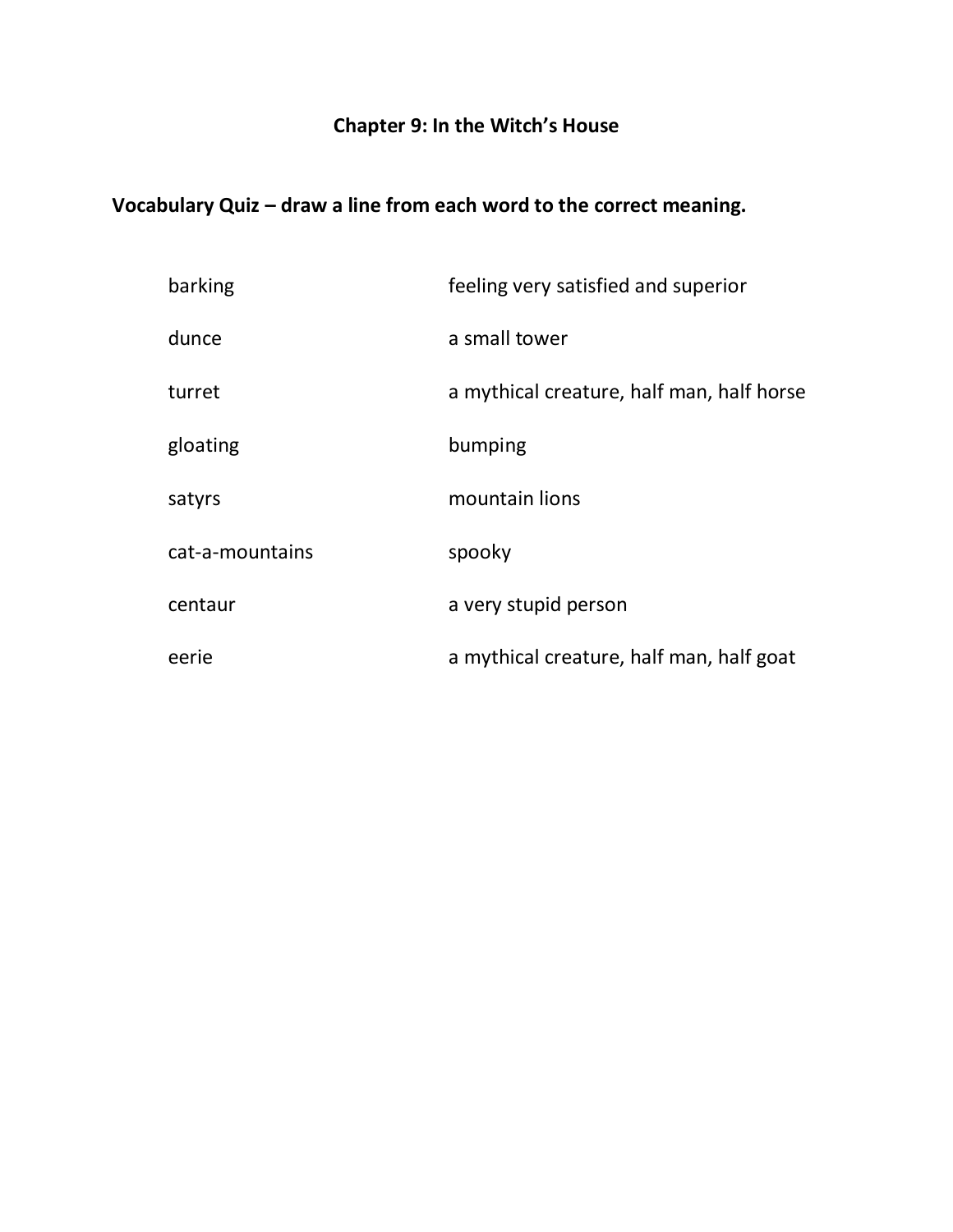### **Chapter 10: The Spell Begins to Break**

| crock       | medicine                                 |
|-------------|------------------------------------------|
| plaguey     | messy                                    |
| frowsty     | bothersome                               |
| sluice gate | a thick pottery jar or pot               |
| ramped      | stood threateningly with raised forelegs |
| cordial     | a gate to control the flow of a river    |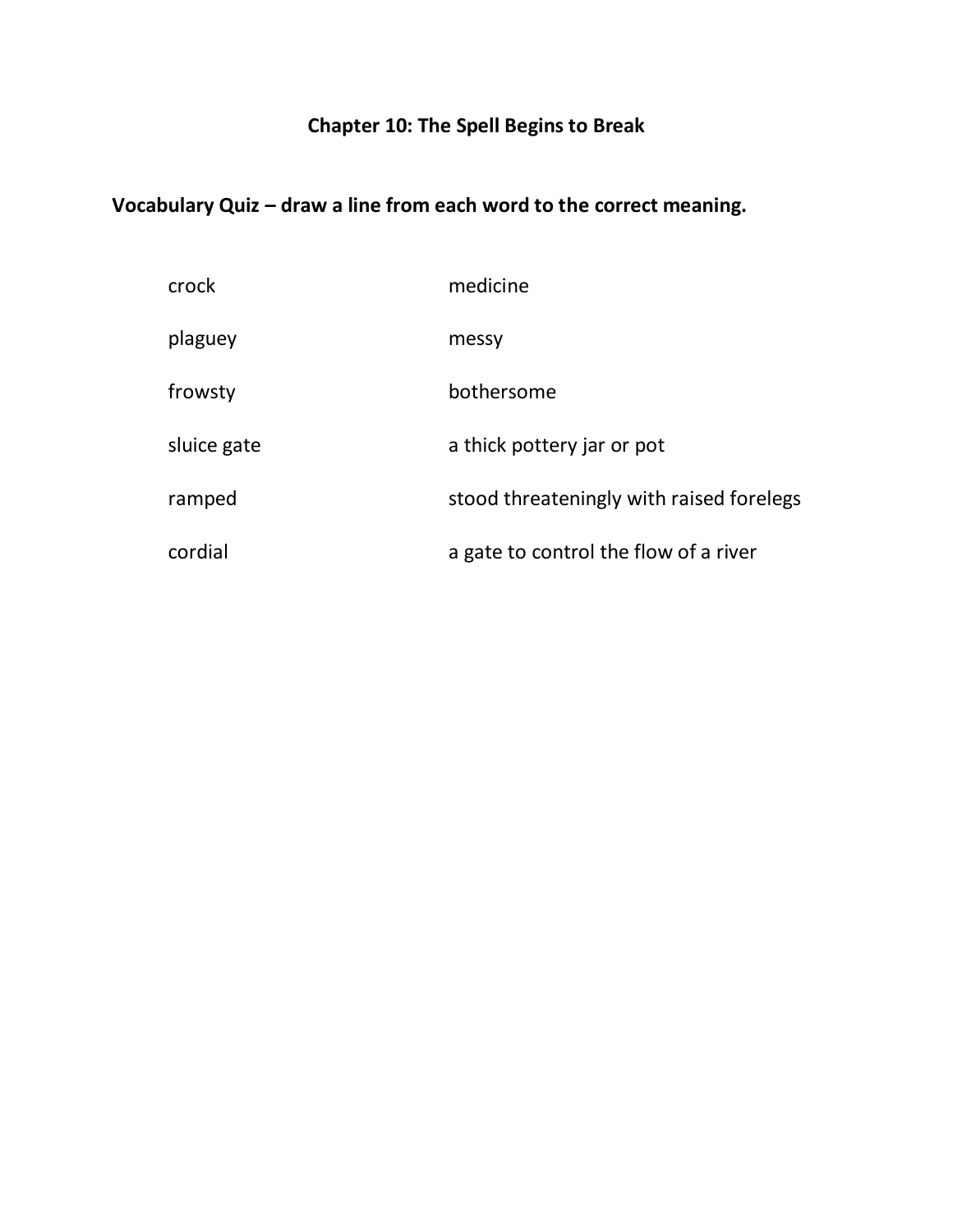### **Chapter 11: Aslan Is Nearer**

| repulsive | an open space surrounded by woods       |
|-----------|-----------------------------------------|
| gaiety    | landing                                 |
| vermin    | merry-making, celebration               |
| gluttony  | disgusting                              |
| glade     | common harmful or objectionable animals |
| alighting | excess in eating or drinking            |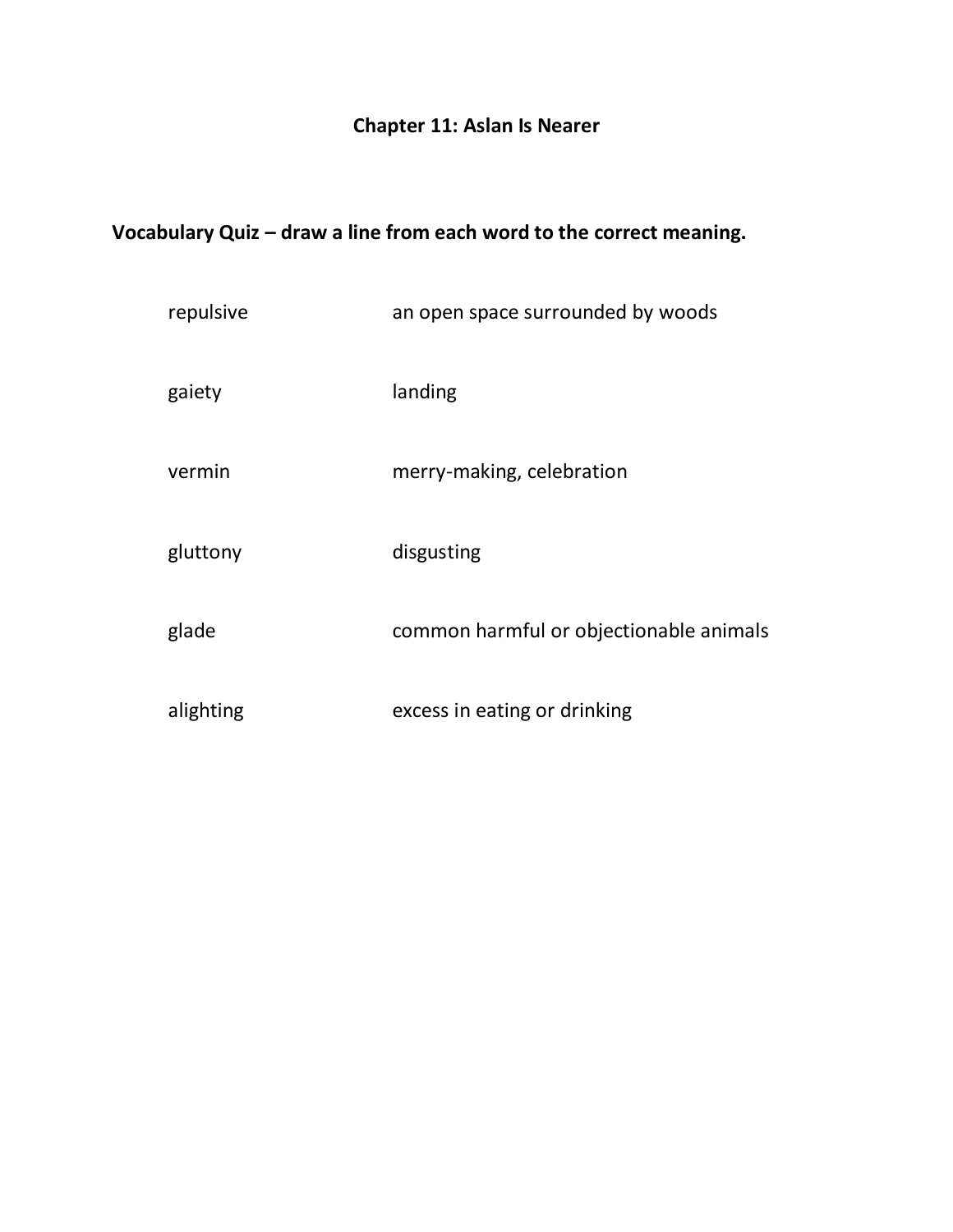### **Chapter 12: Peter's First Battle**

| kingfisher | a large, luxurious tent                               |
|------------|-------------------------------------------------------|
| thrush     | a large dog, now commonly called<br>a German shepherd |
| pavilion   | a small songbird                                      |
| Alsatian   | a brightly colored bird                               |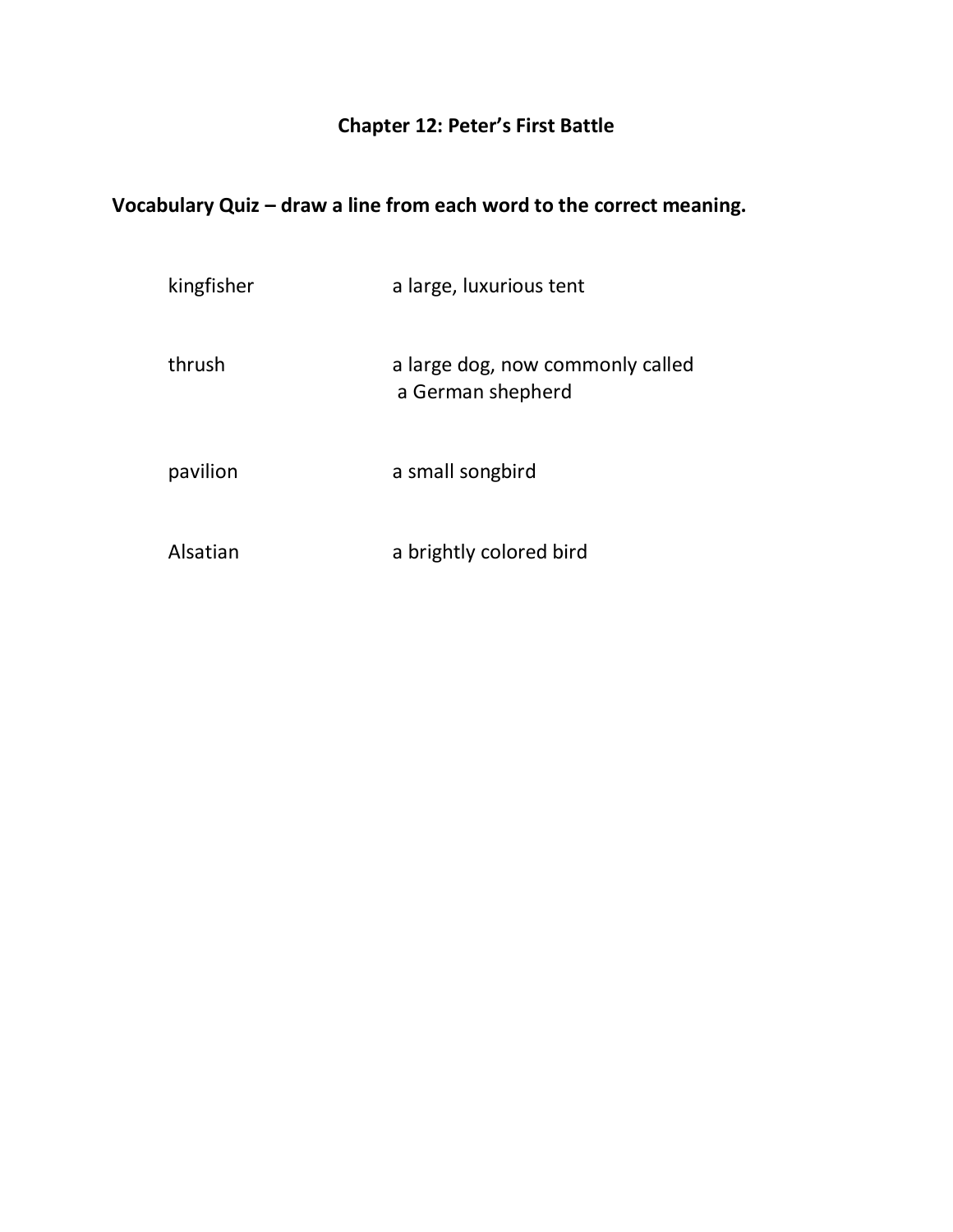### **Chapter 13: Deep Magic from the Dawn of Time**

| Ghouls           | creatures that are half man, half bull          |
|------------------|-------------------------------------------------|
| <b>Boggles</b>   | evil giants who feed on humans                  |
| Ogres            | ghosts                                          |
| <b>Minotaurs</b> | evil old women, witches                         |
| Hags             | evil beings that rob graves and feed on corpses |
| <b>Spectres</b>  | ugly, evil creatures                            |
| cheek            | give up                                         |
| treachery        | owed                                            |
| forfeit          | disrespect                                      |
| renounce         | betrayal                                        |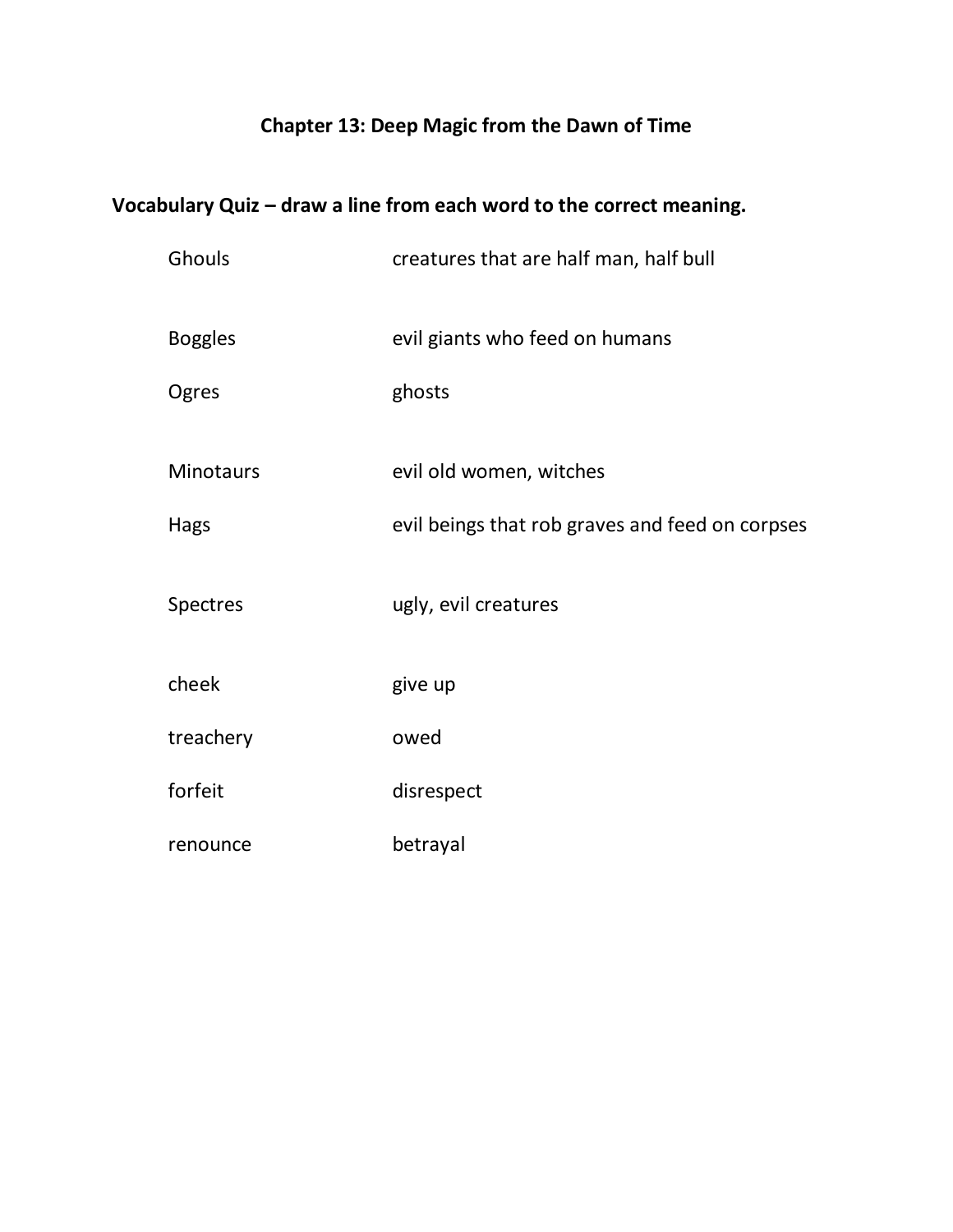# **Chapter 14: The Triumph of the Witch**

| campaign | a disorderly crowd                                  |
|----------|-----------------------------------------------------|
| siege    | sharpen                                             |
| groped   | satisfied                                           |
| leering  | staring in an evil way                              |
| rabble   | agreement                                           |
| whet     | a military operation                                |
| pact     | a blockade of a strong place to force its surrender |
| appeased | felt the way in the dark                            |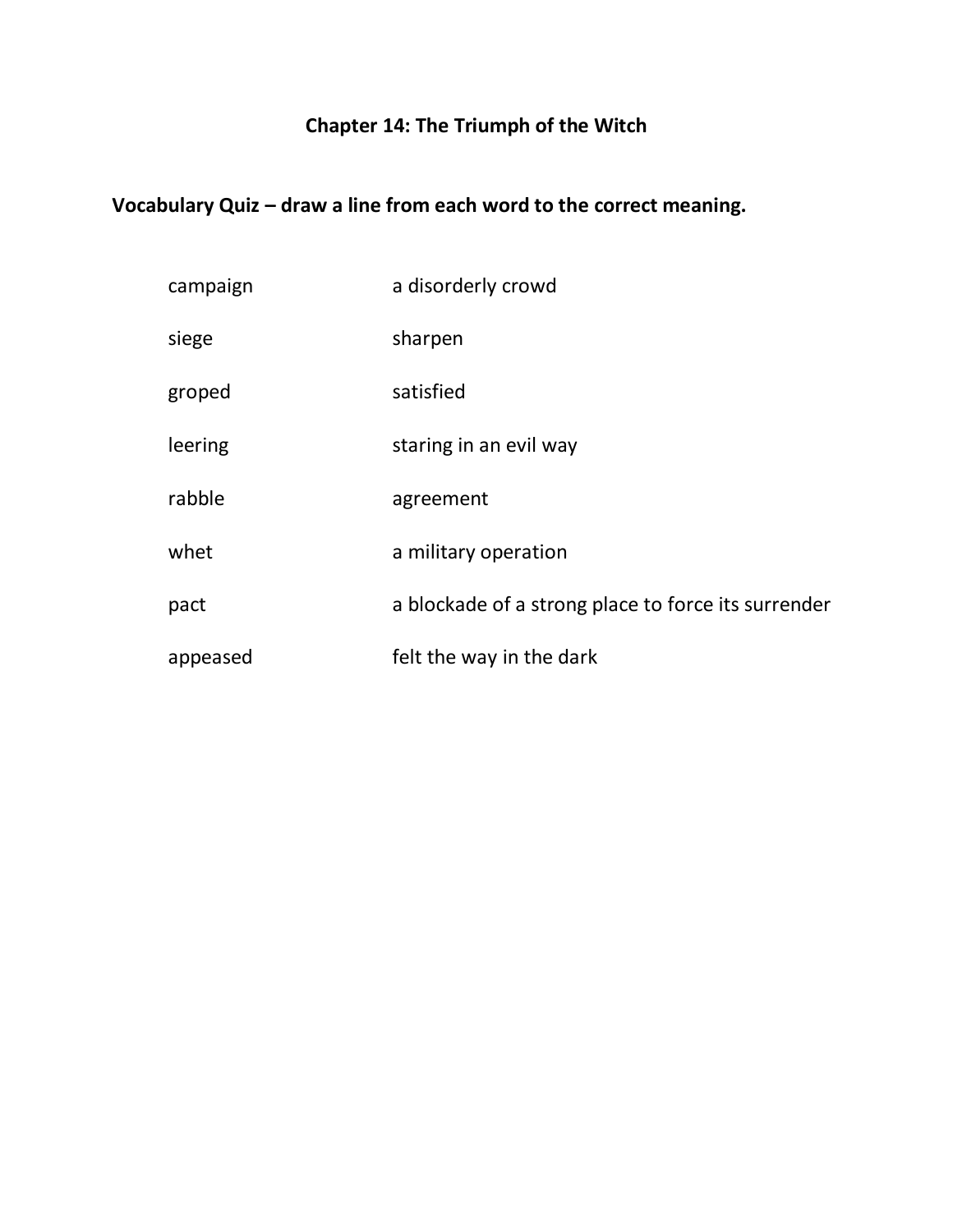### **Chapter 15: Deeper Magic from Before the Dawn of Time**

| skirling | disgusting                  |
|----------|-----------------------------|
| vile     | slowing                     |
| stead    | causing dizziness           |
| giddy    | making a high, shrill sound |
| slacking | place                       |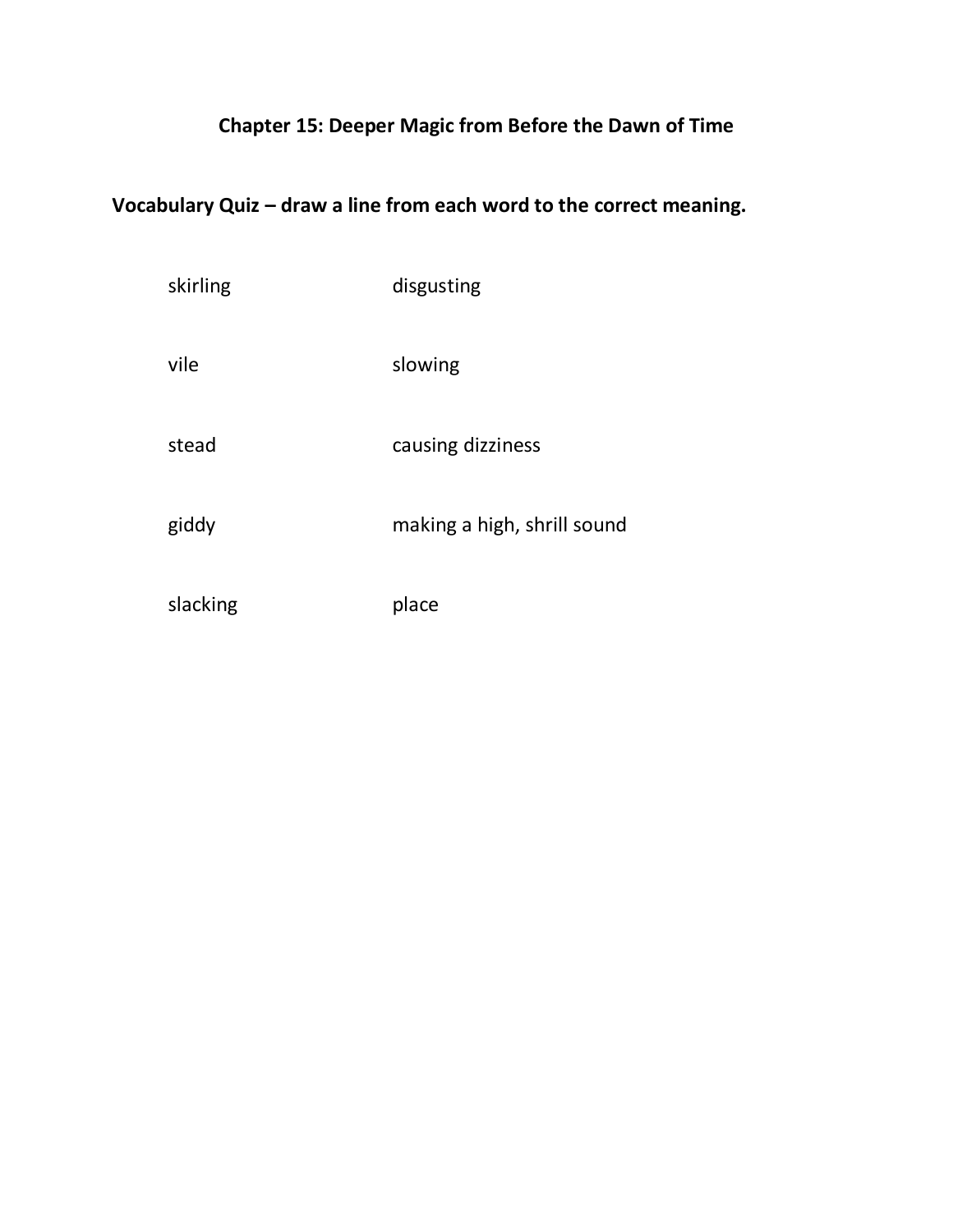#### **Chapter 16: What Happened About the Statues**

#### **Vocabulary Quiz – draw a line from each word to the correct meaning.**

grate enormous

prodigious an artificial sweetener

saccharine tablet a deep bark

bay fireplace